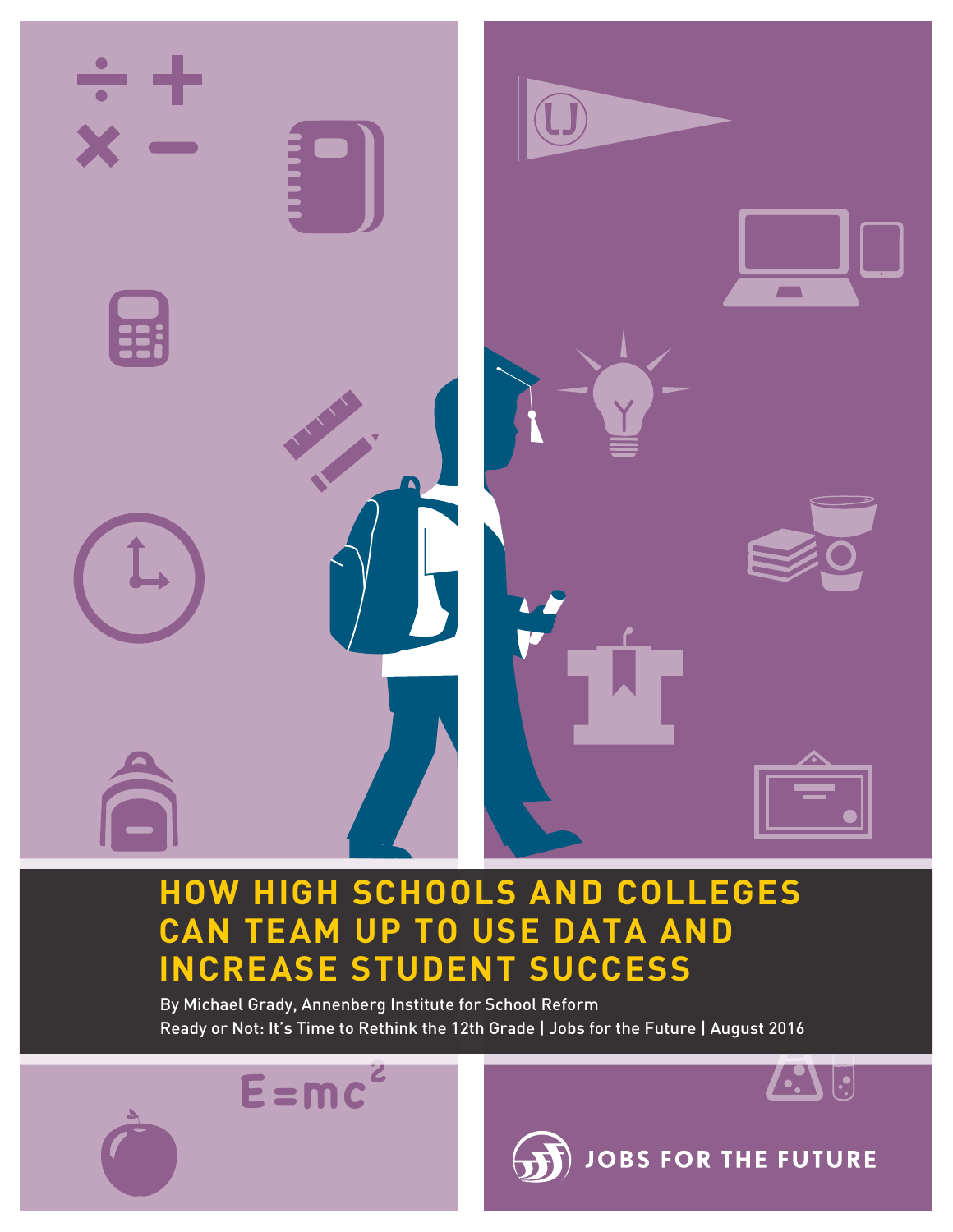# **JOBS FOR THE FUTURE**

**Jobs for the Future** is a national nonprofit that builds educational and economic opportunity for underserved populations in the United States. We develop innovative career and educational programs and public policies that increase college readiness and career success, and build a more highly skilled workforce. With over 30 years of experience, JFF is the national leader in bridging education and work to increase economic mobility and strengthen our economy.

#### **WWW.JFF.ORG**

### ABOUT THE AUTHOR

**Michael Grady** is the deputy director of the Annenberg Institute for School Reform at Brown University and assistant professor of practice in the Department of Education where he teaches in the Urban Education Policy program. His current research interests include college and career readiness, school-university partnerships, and research design. Michael is a member of the steering committee of the Rhode Island Afterschool-Plus Alliance (United Way) and the Providence Education Research Collaborative of the Providence Public Schools. Prior to arriving at Brown in 1999, Michael was a senior program officer at the Annie E. Casey Foundation in Baltimore and, before that, served as director of research and evaluation for the Prince George's County Public Schools (Maryland). Prior to graduate school, Michael taught high school history in the U.S. and abroad. He holds Ed.M. and Ed.D. degrees in administration, planning, and social policy from Harvard University and a bachelor's degree in political science and education from Washington University in St. Louis.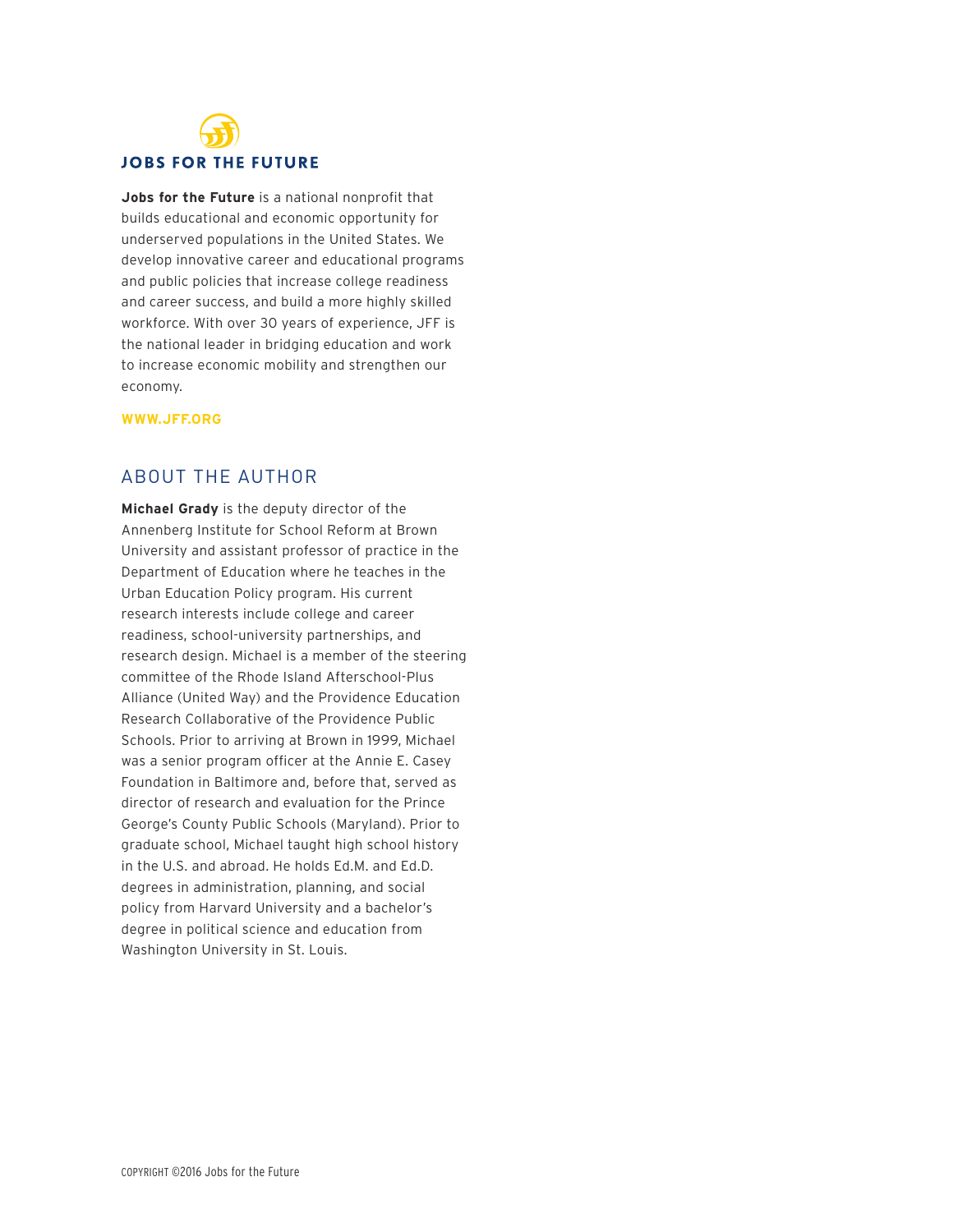#### ACKNOWLEDGMENTS

I am indebted to all those who enriched this paper with substantive comments and editorial support. These include both current and former colleagues at the Annenberg Institute with whom I collaborated on a major national initiative aimed at building stronger systems for college and career readiness: Ellen Foley, Jacob Mishook, Jaein Lee Herrin, Angela Romans, Alethea Frazier-Raynor, Tracie Potochnik, and Warren Simmons. I am also grateful for the strong support and advice of representatives of several partner organizations that managed a number of the initiatives featured in the paper: Maud Abeel, formerly of FHI360 and now at the Urban Assembly; Danny Voloch of New Visions for New Schools; and Shani Wilkes and Jennifer K. Bell-Ellwanger of the New York City Department of Education. Finally, I am deeply thankful to Margaret Balch-Gonzalez, who provided both strategic and editorial advice throughout the research and writing process. Thanks also to Joel Vargas, vice president, school and learning designs, and Carol Gerwin, writer/editor, at Jobs for the Future. JFF is grateful for the support of the Bill & Melinda Gates Foundation and for the intellectual contributions of the innovative policymakers and practitioners from around the country who informed the entire *Ready or Not: It's Time to Rethink the 12th Grade* series.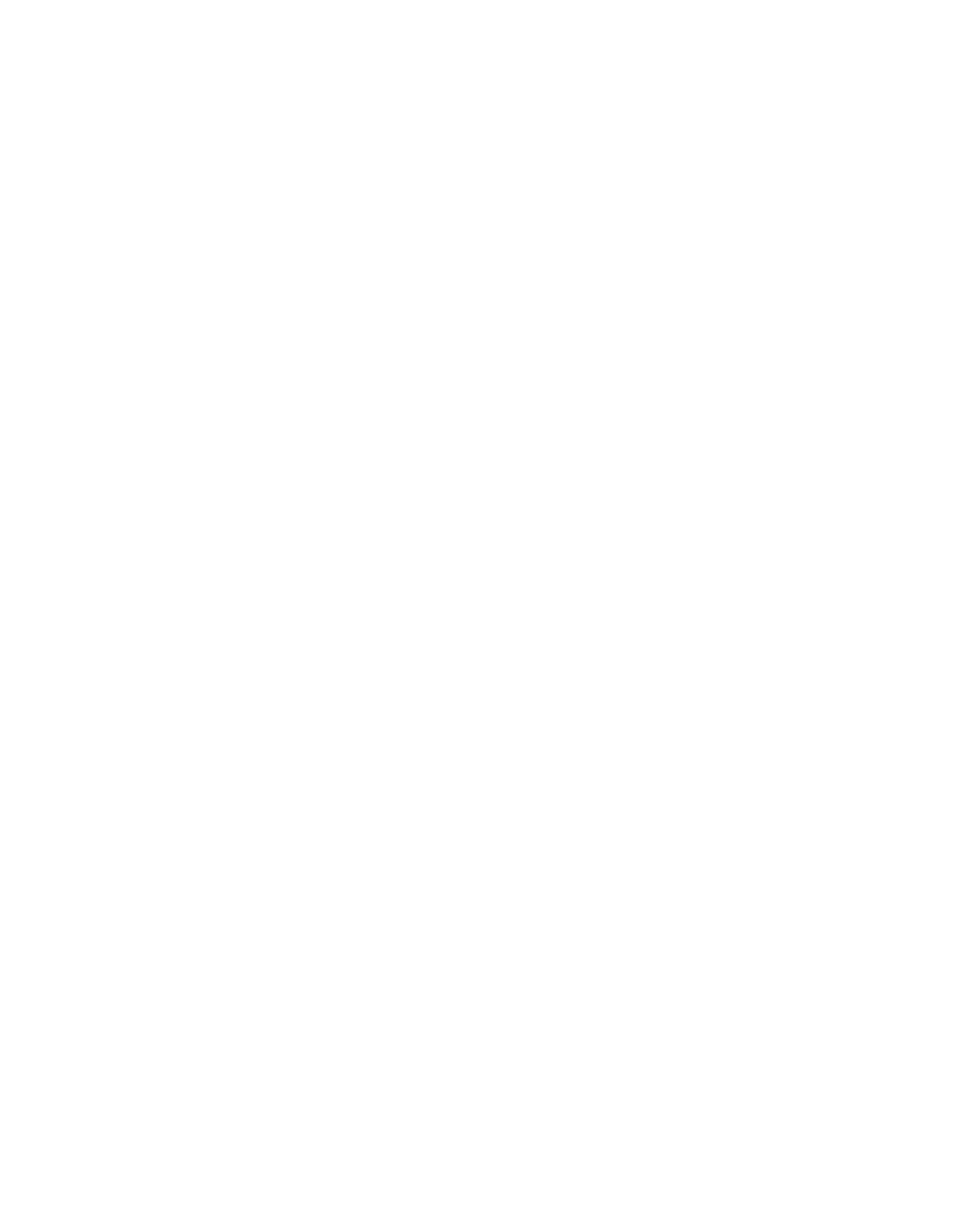# TABLE OF CONTENTS

| <b>INTRODUCTION</b>                                                                                                                                                 | 1              |
|---------------------------------------------------------------------------------------------------------------------------------------------------------------------|----------------|
| THE CASE FOR COLLABORATIVE DATA USE                                                                                                                                 | 3              |
| <b>ESSENTIAL ELEMENTS FOR EFFECTIVE DATA COLLABORATION</b>                                                                                                          | 5              |
| 1) SECURE BROAD-BASED LEADERSHIP SUPPORT<br>Promising Practice: Rhode Island Takes Community-Wide Approach to<br>Increase Attainment                                | 6              |
| 2) BUILD CROSS-SECTOR DATA INFRASTRUCTURE<br>Promising Practice: New York City's Public Schools<br>and Colleges Learn How to Share Data                             | $\overline{7}$ |
| 3) STRENGTHEN STAFF CAPACITY TO USE DATA EFFECTIVELY<br>Promising Practice: Philadelphia Adds Capacity to<br>Align High School and College Writing Expectations     | 9              |
| 4) FORGE STRATEGIC PARTNERSHIPS WITH COMMUNITY<br><b>ORGANIZATIONS</b><br>Promising Practice: New York City Educators Team Up<br>with Community-Based Organizations | 10             |
| <b>HOW TO BUILD AND SUSTAIN SECONDARY-POSTSECONDARY</b><br><b>DATA COLLABORATIONS</b>                                                                               | 11             |
| <b>CONCLUSION</b>                                                                                                                                                   | 13             |
| <b>ENDNOTES</b>                                                                                                                                                     | 14             |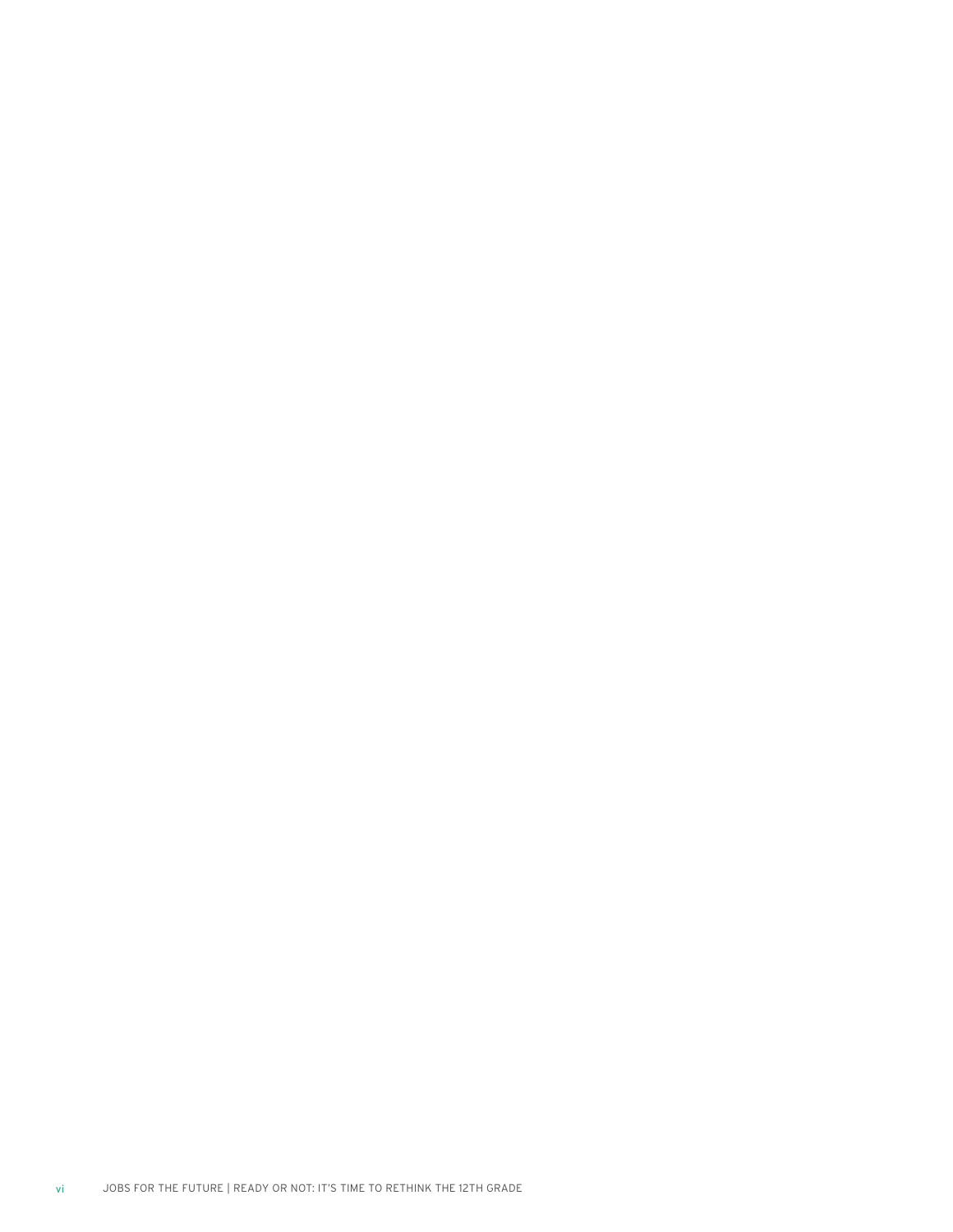## <span id="page-6-0"></span>INTRODUCTION

In today's digital age, it is widely accepted that effective use of data is essential to improving just about anything, and increasing college and career success is no exception. Test scores, course grades, demographic details, and attendance records are just a few of the ever-growing types of student data that public schools and higher education systems collect on a continual basis. Yet, despite its proliferation, student information remains surprisingly underutilized, even in efforts to ease the critical transition from high school to college.

This report is part of a series that encourages high schools and higher education to share responsibility for improving college completion rates by co-designing, co-delivering, and co-validating supportive experiences for all 12th-grade students through the first year of college, especially those who so often struggle in this period. (See box on "co" principles.) The effectiveness of those interventions rests in no small measure on the quality of data use that informs the work. This paper argues that collaboration by K-12 and postsecondary educators can significantly improve data use, research, and analysis, and thus enhance the cooperative activities proposed in this series for a "shared transition zone."

Collaborative data inquiry has the potential to deepen knowledge about key factors, such as predictors of student success, benefits of interventions, and policies that can enhance student progress through education and career pathways. Such efforts have particular potential to benefit low-income and first-generation college students, who are overrepresented in time-consuming, costly, and often ineffective developmental education courses and underrepresented in the ranks of college graduates.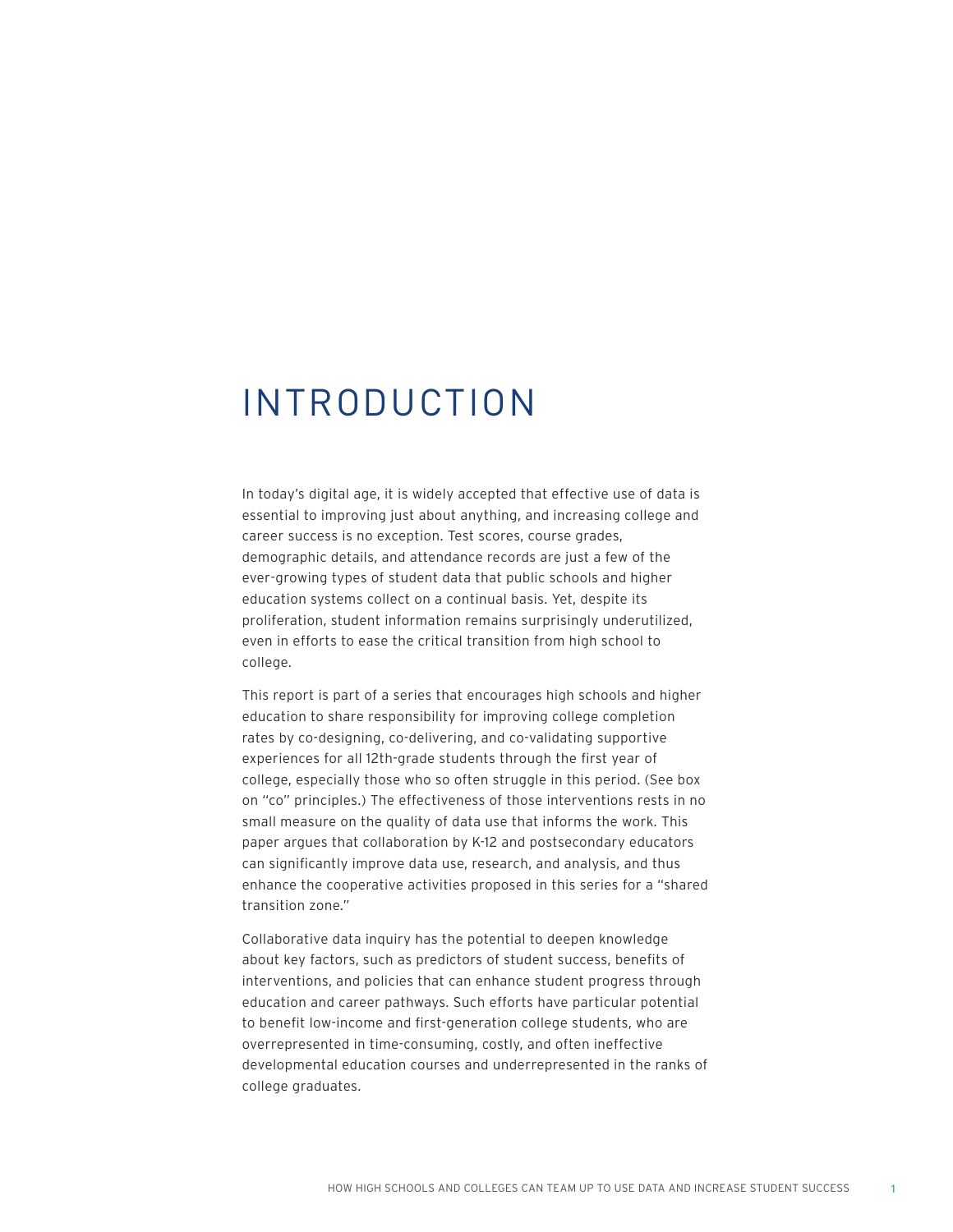The ultimate goal of improving the high-school-to-collegetransition is to launch every student on a smooth path toward completing college and earning a postsecondary credential—associate degrees, bachelor degrees, and certificates—that lead to good jobs and careers. This series suggests the value of establishing a clear interim benchmark of progress: whether students have completed at least one credit-bearing, college-level introductory course in English or math by the end of their first year. These courses are the gateway to more advanced courses in general education and technical curricula. Achieving this goal would demonstrate that students are prepared for college-level work and are building momentum toward completing a credential.

Generating, analyzing, and acting on data to propel students toward this goal—and continued success—pose many challenges for K-12 and higher education systems, to be sure. Debates over data security and student privacy concerns dominate news coverage. But other practical considerations may pose even bigger barriers. Data collaboration requires substantial commitments from both secondary and postsecondary sectors, beyond what either traditionally has made, particularly agreement to work closely together.

The overriding question this paper addresses is how to realize the largely untapped potential of K-12 and higher education systems to use data more effectively to help ease student transitions to college. How can leaders of school

districts and colleges advocate for investing in cross-sector research, analysis, and action? What are the components of a cross-sector data infrastructure that are essential to supporting

How can K-12 and higher education systems collaborate and use data more effectively to ease student transitions to college?

this agenda? What specialized expertise is required to maintain these cross-sector partnerships? How might education systems rethink the incentives needed to sustain the engagement of higher education faculty and their K-12 counterparts? This paper seeks to answer these and other questions by exploring cooperative strategies that high schools and colleges can employ to use data to inform the closer collaboration needed to promote postsecondary readiness and success.

The first section summarizes the case for school-college partnerships to lead this work. The next section identifies essential elements of collaboration that secondary and postsecondary institutions should keep in mind and highlights promising practices from the field. The final section addresses the challenges of creating and sustaining data collaborations between K-12 and higher education systems and recommends specific steps that each can take to establish and maintain meaningful partnerships.

#### Guiding Principles for Secondary-Postsecondary Partnerships

#### Co-Design

Deciding on and designing together courses, curricular pathways, and support systems, as well as professional development opportunities and data platforms, that impact *what* and *how* students learn.

#### Co-Delivery

Sharing and coordinating faculty and staff, facilities, and other resources to carry out the co-designed learning experiences and supports.

#### Co-Validation

Accepting agreed-upon assessments, successful completion of performance tasks and experiences, and other indicators of learning as evidence of proficiency, including for placement in credit-bearing, college-level courses.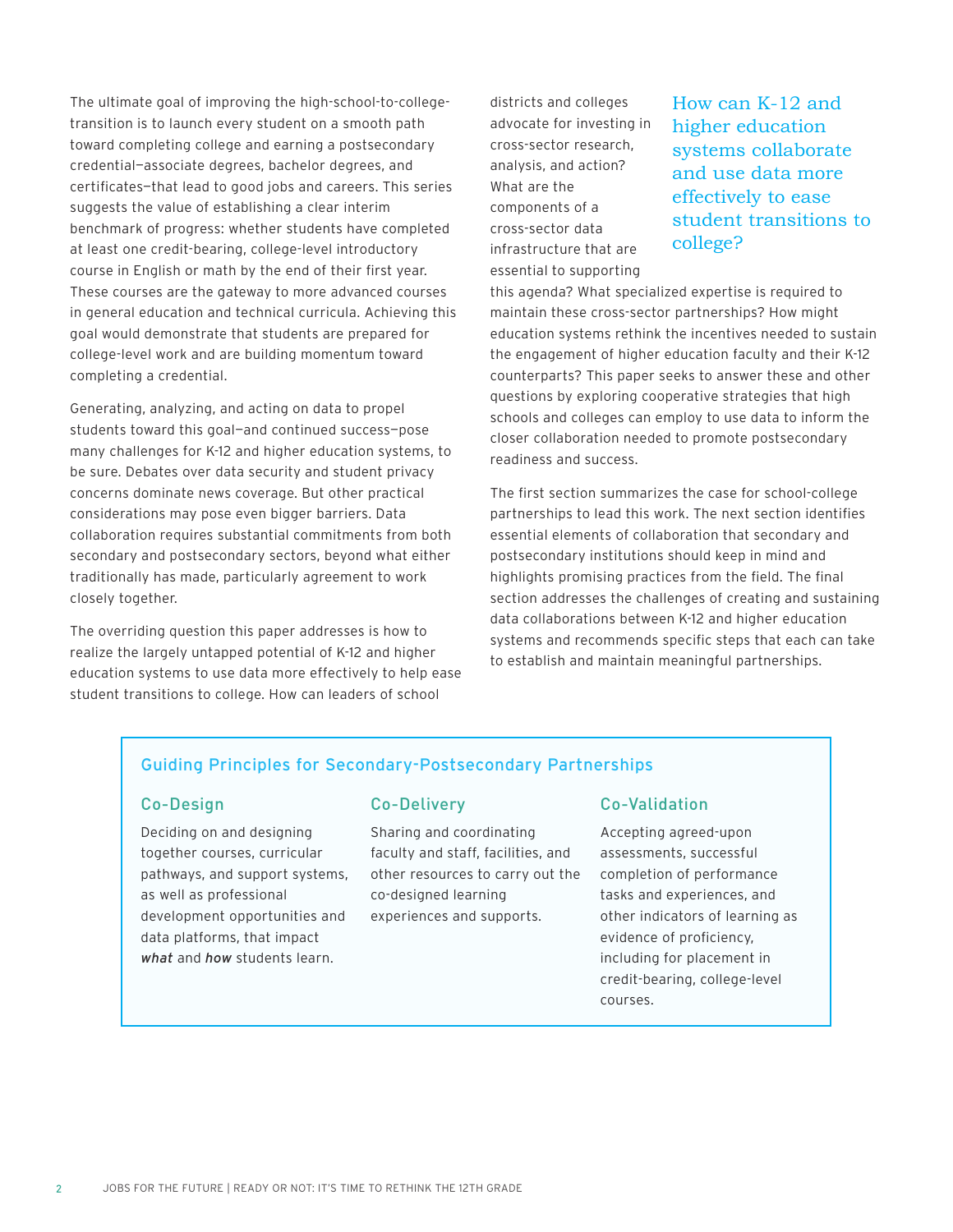# THE CASE FOR **COLLABORATIVE** DATA USE

National and state education leaders, philanthropists, schools, and colleges are redoubling efforts to improve rates of college completion that have remained stagnant and low over the past decade. A substantial investment of both public and private resources has created new opportunities for educators to use data to inform more effective policies and practices that support students on their paths to productive adulthoods. Federal and state education agencies have created incentives to promote more cross-system data sharing and analysis. This work has produced new capacity for data-based inquiry, including longitudinal data systems in every state with information on students in preschool through college,<sup>1</sup> data analysis and reporting applications, and professional development for system leaders and practitioners.

Still, there are few examples of high-quality and well-documented data collaboration between K-12 school districts and institutions of higher education. As with other kinds of collaboration between secondary and postsecondary systems, there are multiple reasons it remains rare. Most important may be the longtime historical and cultural divide between the two educational systems. Each system tends to operate in its own separate orbit with distinct responsibilities for the students currently in its classrooms, rather than high schools attending to the fate of students after they leave and colleges focusing on the preparation of students before they arrive. And there have been few system-level inducements to collaborate.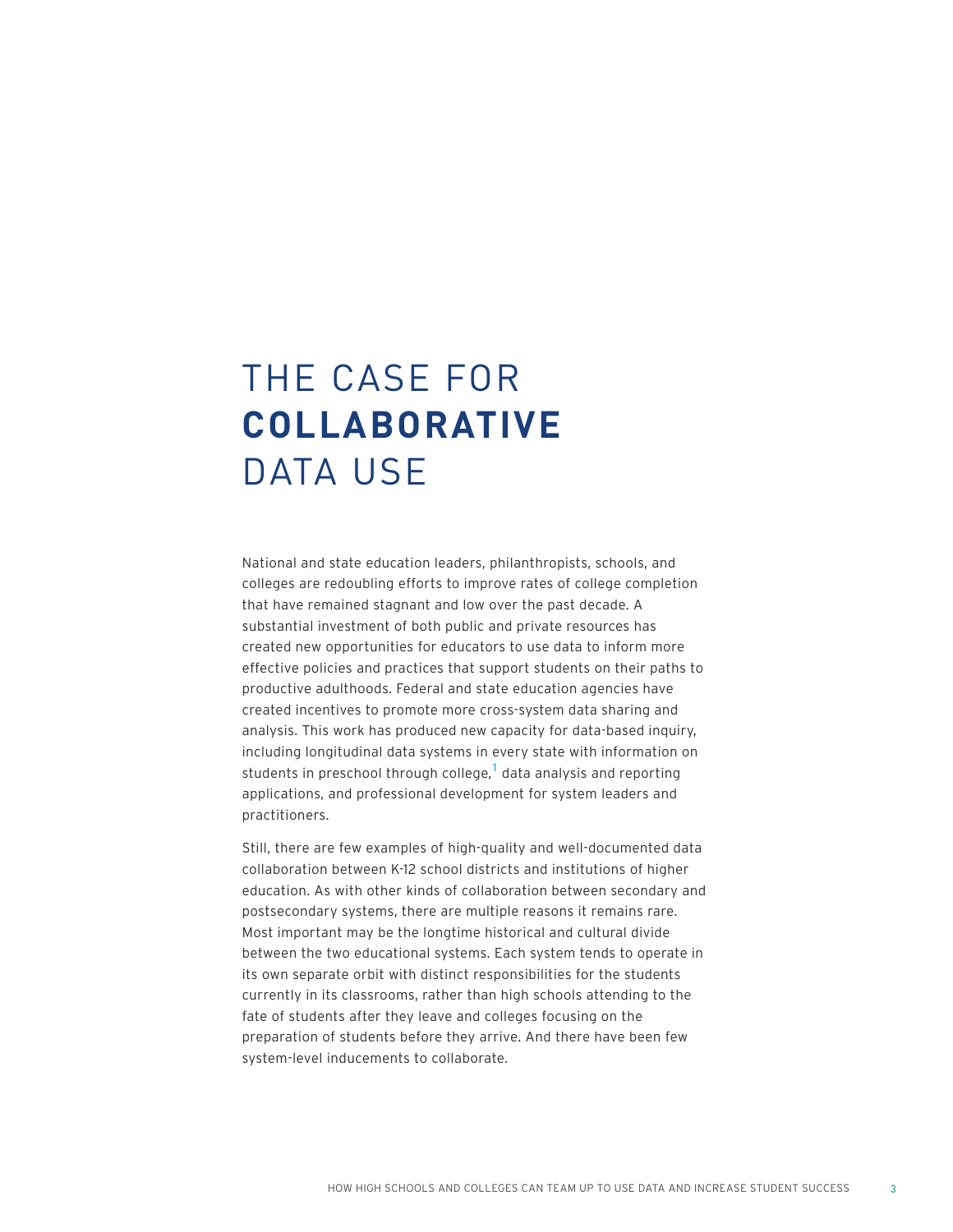However, interest in collaboration may now be growing out of necessity. Social and economic forces increasingly limit life options for individuals without some form of post-high school education. It is becoming commonly accepted that students from all backgrounds need to graduate high school with broad knowledge and skills—including specific abilities to help them handle the transition to postsecondary education-in order to succeed in college and careers.<sup>2</sup>

Over the past decade, several national initiatives have yielded new models of data-based research collaboration focused on improving different aspects of the high school to college transition. For this paper, I draw on lessons learned from three cross-sector efforts:

- **> Lumina Foundation's Community Partnership for Attainment** since 2013 has awarded grants to 75 cities to develop community-based, systemic strategies aimed at dramatically increasing the number of residents with postsecondary credentials.<sup>3</sup> Each city partnership includes school districts, colleges, universities, and a wide variety of community-based organizations. The partnerships provide data tools, significant technical assistance, flexible funding, and the ability to customize attainment plans to each community's needs.
- **> The Gates Foundation's Leaky Pipeline Project** was an effort to link secondary and postsecondary data in New York City, the nation's largest public school district, with the City University of New York, where roughly 40 percent of NYC graduates enroll within one year of graduating high school.<sup>4</sup> In 2010, the Bill & Melinda Gates Foundation provided funds that allowed the data-sharing partnership that had begun a few years earlier to further analyze the college outcomes of its students and the factors that promote postsecondary readiness. The project used the findings to inform policy and create student support services.
- **> The Citi Foundation's Postsecondary Success Collaborative** was launched in 2008 to improve college and career readiness in 10 public high schools in Miami-Dade County, Philadelphia, and San Francisco. The collaborative served more than 12,000 low-income and first-generation college students through 2013, designing a coordinated, cross-sector approach that increased

college enrollment and persistence rates.<sup>5</sup> FHI 360, a nonprofit human development organization, developed an "asset mapping" tool to help partners identify strengths and weaknesses and prioritize next steps.

I also call on my own experience, while deputy director of the Annenberg Institute for School Reform at Brown University, co-leading a research collaborative aimed at building the capacity of K-12 schools and systems to use data in ways that enhance college readiness and success $^6:$ 

**> The College Readiness Indicator System (CRIS) initiative**, supported by the Gates Foundation from 2010 to 2014, involved five urban school districts and three national university-based research organization centers the Annenberg Institute, the University of Chicago Consortium on School Research, and Stanford University's John Gardner Center for Youth and Their Communities. The school systems were Dallas, Philadelphia, Pittsburgh, San Jose, and New York City, whose participation was via the nonprofit New Visions for Public Schools.<sup>7</sup> The national research partners synthesized lessons learned and published the results.

A significant finding from the CRIS initiative was determining the "essential elements in implementation" that are required to build and sustain effective systems of college-readiness indicators and supports to promote college readiness and success across school districts. Despite different starting points, strengths, and challenges, the school systems' experiences each highlighted the need to build these common elements: engaging leadership commitment, building data infrastructure, strengthening adult capacity around data use and college readiness, connecting indicators with supports to promote college readiness, and developing partnerships with community institutions and institutions of higher education.<sup>8</sup> In all of the CRIS districts, building these essential elements required the development of new structures, routines, behaviors, and supports. According to the CRIS Resource Series: "Each site approached this work somewhat differently, depending on existing capacities and investments, available resources and commitments, and their local contexts."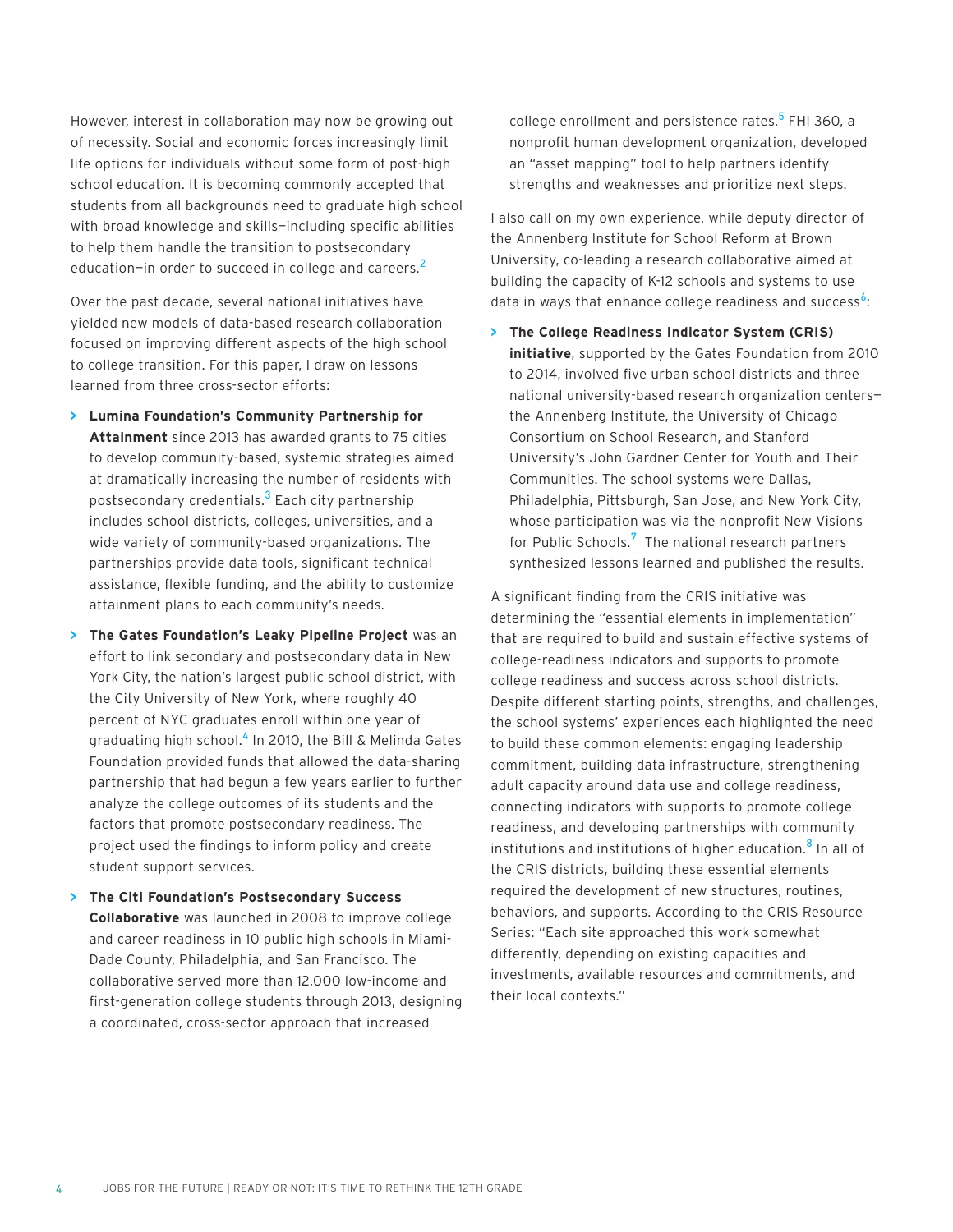# ESSENTIAL ELEMENTS FOR EFFECTIVE DATA COLLABORATION

There are no models for the precise work this paper aims to promote. The CRIS initiative provides important lessons about what is necessary for school districts to engage in serious data inquiry about college readiness and to sustain these models over time. But CRIS involved only K-12 districts; it did not follow students into their college years. Considered in combination with lessons learned from the national cross-sector efforts noted above, though they focused more broadly than data, it is possible to extrapolate the core capacities necessary for data collaborations between K-12 and higher education systems. They reflect many of the same conditions—such as leadership commitment and staff capacity—that are needed for high schools and colleges to partner to the degree promoted by this series in co-designing, codelivering, and co-validating a shared transition zone for students.

I propose that these are essential elements for implementation of effective cross-sector data collaboration to increase college readiness and success:<sup>9</sup>

- **>** Secure broad-based leadership support.
- **>** Build cross-sector data infrastructure.
- **>** Strengthen staff capacity to use data effectively.
- **>** Forge strategic partnerships among K-12, higher education, and community organizations.

A description of each element below is followed by key lessons from the field and an example of a recent cross-sector effort that illuminates promising practices.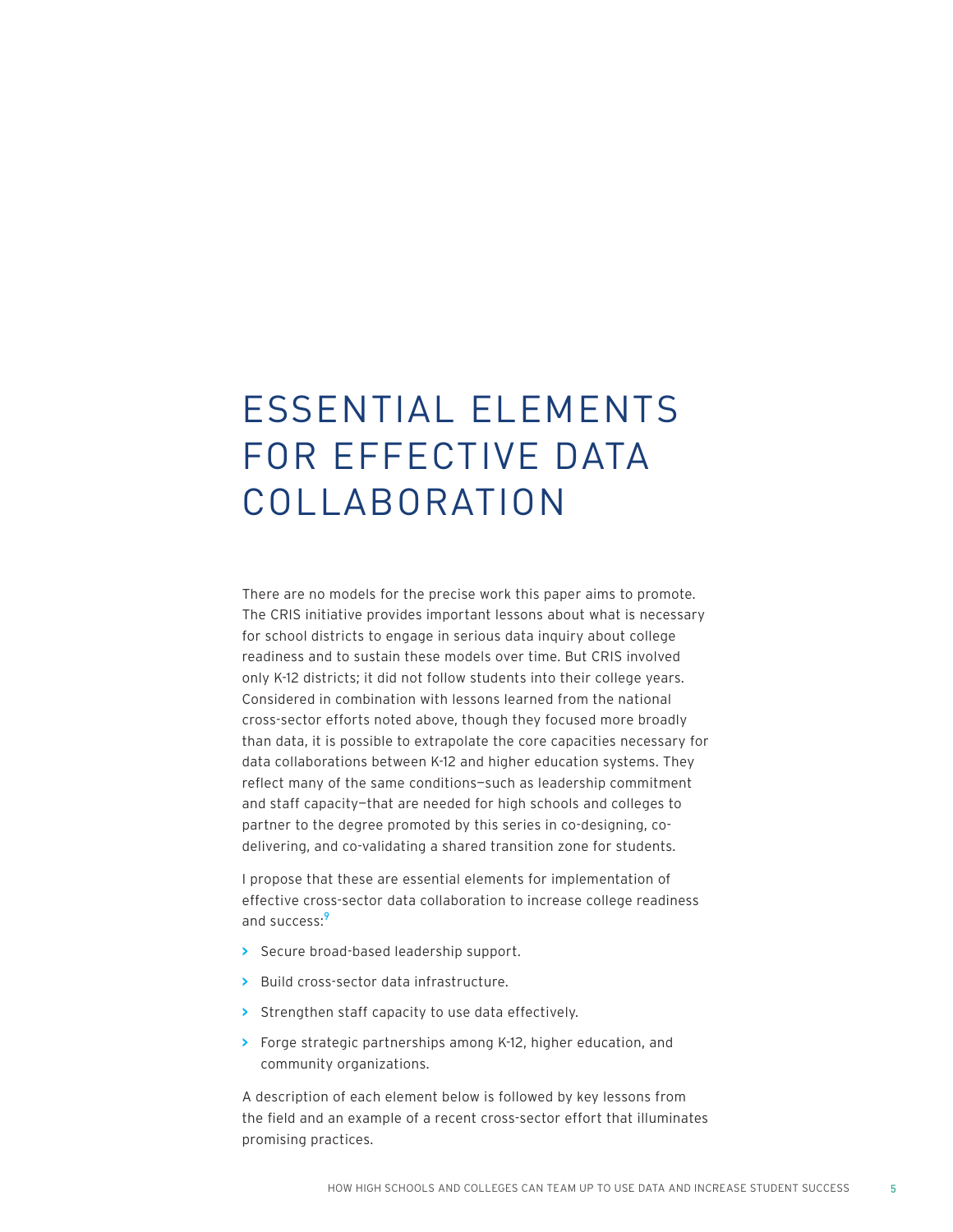### 1) SECURE BROAD-BASED LEADERSHIP SUPPORT

Senior leaders from K-12 and higher education, at both the institution and system levels, play critical roles in advancing collaborative efforts to use data to increase postsecondary readiness and success for all students. Without strong leadership commitment, the endeavor risks being marginalized from the larger agenda of each sector. School district superintendents and college presidents, in particular, can take concrete steps to strengthen the planning, implementation, and impact of these partnerships. Creating cross-sector leadership coalitions that include not only public schools and colleges, but also community organizations and municipal agencies, can significantly expand the resources available to promote student success.

Efforts are most likely to succeed when leaders have the capacity and will to articulate a clear vision that resonates among all stakeholders, from central office administrators to faculty, staff, students, families, and community members. Setting measurable, achievable goals that are

#### **Community**

organizations and municipal agencies can help public schools and colleges significantly expand the resources available to promote student success.

connected with other system and institutional priorities is essential. This can help sustain the work over time and through inevitable leadership transitions. Leaders also can foster a collaborative data-driven culture by setting expectations for data analysis to inform

decision making, investing in high-quality data tools and infrastructure, and building professional capacity to use this technology, evaluate results, and collaborate across sectors on interventions.

#### Key lessons from the field include:

- **>** Leadership can help create momentum for collaborative data use through high-profile endorsement of the significance of the work; leaders can help maintain momentum by using the results of the analysis to inform changes in policy and practice.
- **>** Leadership must make the financial commitment needed to establish and sustain collaborative data work over the long haul. It is particularly important to invest in data tools and infrastructure that can deliver timely

information in a user-friendly format and clear a path for cross-sector data sharing.

**>** Leaders can encourage long-term commitments to the collaborative efforts by designing new incentives to reward school staff, college faculty, and municipal employees for their sustained participation.

#### Promising Practice

Rhode Island Takes Community-Wide Approach to Increase Attainment

Since 2013, Lumina Foundation's Community Partnership for Attainment has awarded grants to 75 cities to develop community-based, systemic strategies to dramatically increase the number of residents with postsecondary credentials. The collaborative efforts provide data tools, significant technical assistance, flexible funding, and the ability to customize attainment plans to each community's needs.

In its work in Providence, RI, the initiative exemplifies how a broad-based leadership coalition can advance the goals of college completion through collaborative data use. In 2013, the initiative brought together civic leaders from an array of 60 organizations committed to increasing college readiness and success. Under the auspices of the Providence Children and Youth Cabinet (CYC), the team includes the Providence Public Schools, the state's Office of the Postsecondary Commissioner, and numerous nonprofit organizations, including College Visions, which promotes college enrollment, persistence, and graduation for lowincome and first-generation students. These agencies contributed both data and technical expertise to reveal the nature and magnitude of the degree attainment challenge in Rhode Island.

Analyzing publicly available data on college completion, the Providence team discovered an urgent need to improve the educational attainment of Latino students, the state's fastest-growing demographic group. Currently, only 16 percent of Latino adults in Rhode Island hold an associate degree or higher, compared to 43 percent of adults statewide.<sup>10</sup> Likewise, the postsecondary attainment rate for Rhode Island Latinos is four points lower than the 20 percent national average for Latino adults.

In 2015, the CYC called for a "profound transformation" in how Rhode Island prepares its citizens for college and careers—including using a sharp focus on data to target supports for postsecondary students who are struggling to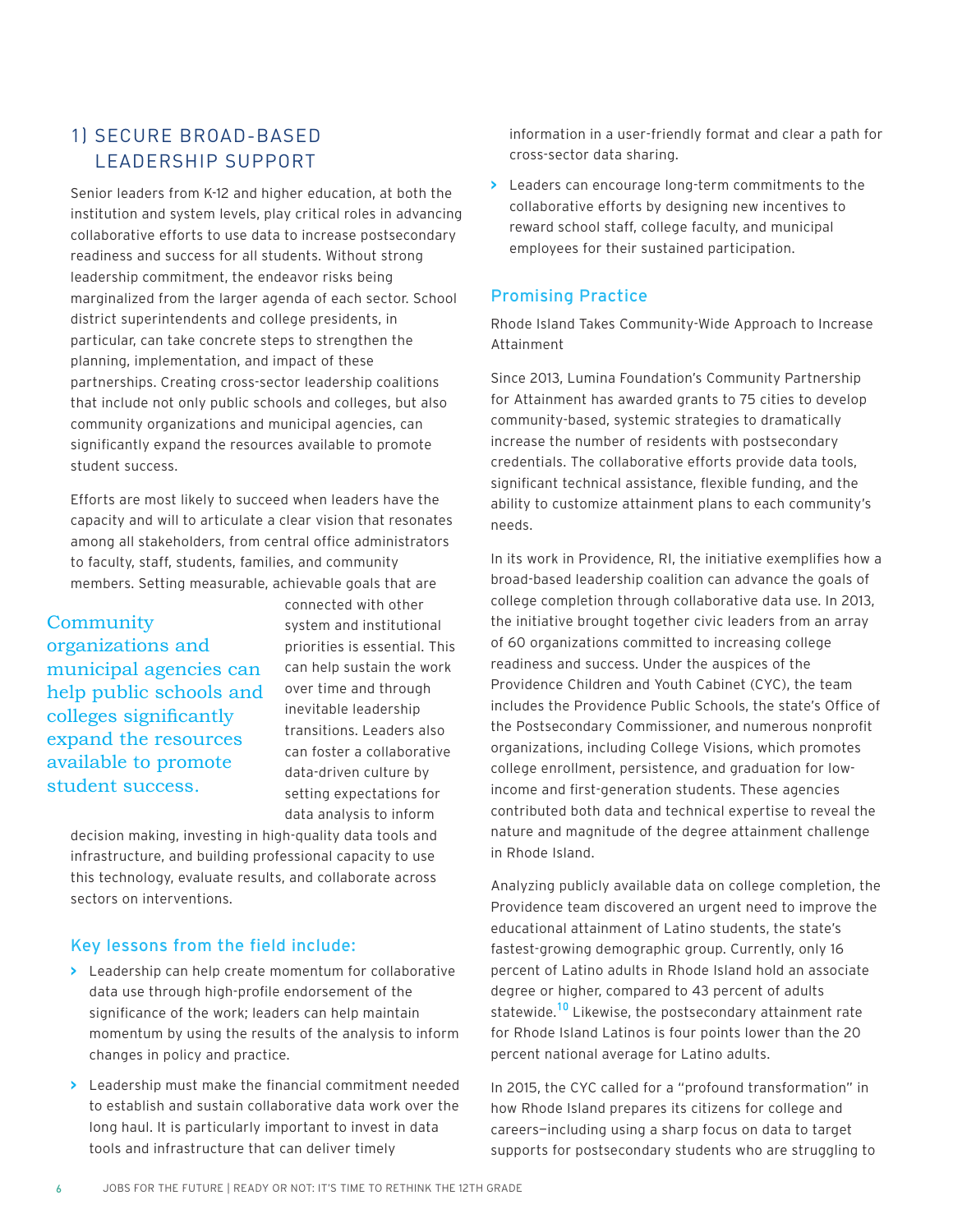persist in school and complete a credential.<sup>11</sup> Specifically, the CYC urged each of the state's higher education institutions to complete an in-depth analysis of the needs of its current student population, disaggregated by demographic group, and to set targets for increasing enrollment, retention, and completion rates. The CYC also recommended that educators and policymakers form strategic partnerships with community-based organizations and businesses, and that they replicate promising strategies already operating across the state.

The Providence team secured the strong endorsement of the presidents of Rhode Island's 11 public and private colleges and universities.12 This commitment aims to increase data use, programs, and student support strategies that lead to improvement in attainment overall and, in particular, for Latino students and others from backgrounds underrepresented in higher education.

The ultimate goal is for each of the state's postsecondary institutions to offer a system of flexible supports that can meet the needs of all students. For example, the system may include some combination of: multiple pathways to graduation and job placement; integrated academic, personal, financial, and career services; and faculty and peer advising. Undergirding everything is targeted outreach to Latino communities, along with data collection and evaluation of promising but not-yet-validated programs.

### 2) BUILD CROSS-SECTOR DATA INFRASTRUCTURE

The potential for K-12 and higher education systems to collaborate effectively to smooth the transition from high school to college depends in large part on their ability to generate and share high-quality data about students. The importance of data quality cannot be overstated: nothing sidetracks a line of inquiry faster than the loss of confidence in the reliability of data. Technical experts can advise on improving database systems—most critically, ensuring that K-12 and postsecondary systems can "talk" to each other. They can also recommend analytical tools and reporting mechanisms. However, it is important to acknowledge that the financial constraints of publicly funded school district and college budgets are likely to limit purchasing power. Most systems will need to gradually improve technology, or delay certain upgrades until they can secure sufficient funding.

Yet, a strong data infrastructure consists of more than its technological parts. Organizational practices are equally important. For example, when

## A strong data infrastructure consists of more than its technological parts.

different data systems, say, college admissions and course taking, are managed by different staff or different departments, it is extremely challenging to collect information into a unified report. Collaborative data use also requires the selection of a manageable number of key indicators of readiness and progress, to help faculty and staff zero in on their system's priorities, and continuous feedback from stakeholders about their usefulness. Careful field testing with practitioners and policymakers can help assure the user-friendly nature of reporting formats. Further, the information must be as timely as it is reliable, so educators can use it to inform interventions and support strategies to help students before it's too late. And, most important, K-12 and higher education must work together to analyze the data and make decisions based on it through the co-design, co-delivery, and co-validation processes described in this series.

#### **Key lessons from the field include:**

- **>** Clear and explicit data-sharing agreements between K-12 and higher education institutions and systems help ensure the integration of data necessary to improve student transitions between the sectors.
- **>** Collaborative working groups of K-12 and higher education faculty and staff must include individuals with a broad base of expertise—technical and educational—to help ensure that data use produces knowledge that strengthens practice and policy.
- **>** A critical role of school district-higher education collaboratives is to produce high-quality indicators communicated using practitioner-friendly tools and reporting formats so that all stakeholders have easy access to the information they need.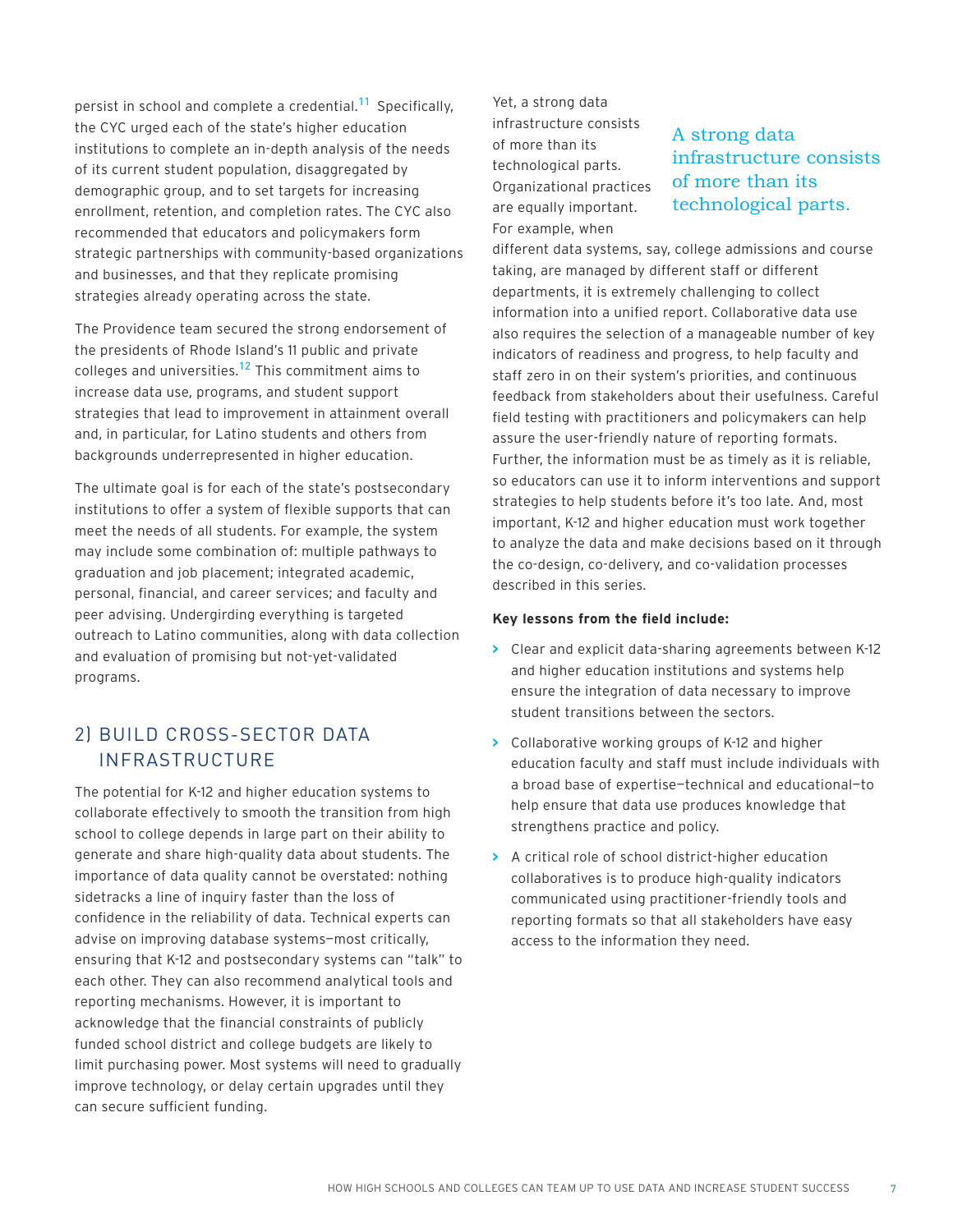#### Promising Practice

#### **New York City's Public Schools and Colleges Learn How to Share Data**

In 2008, the nation's largest urban school district and largest public university system launched a groundbreaking partnership to plug "leaks" in the K-16 education pipeline and increase rates of college persistence and completion. The "Leaky Pipeline Project," as it was originally called, was a collaboration between researchers in the New York City Department of Education and their counterparts at the City University of New York. What brought the two organizations together was a mutual commitment to improving outcomes for the significant number of students "shared" by the two systems. Roughly 40 percent of NYCDOE graduates enrolled in a two- or four-year CUNY college. Similarly, roughly 70 percent of entering CUNY freshmen were graduates of NYC public high schools.<sup>13</sup>

The Leaky Pipeline project began as a data exchange to answer basic questions about the success of NYCDOE students in the CUNY system. It marked the first time that the school department had the ability to follow students' progress as they made the transition from high school into college and to analyze how well high schools are preparing young people for postsecondary education. The partnership, which continues today under the auspices of Graduate NYC!, formalized its compact with a memorandum of understanding which spelled out the terms of a two-way data sharing agreement. Under the agreement, the DOE sends course, grade, and exam data for its students to CUNY, which in turn shares detailed performance data with high school principals. All researchers working with the data signed non-disclosure agreements to ensure student confidentiality.

The effort expanded in 2010 into a more extensive research collaborative with support from the Bill & Melinda Gates Foundation. By then renamed the College Readiness and Success Working Group, its mission was to study the relationship between specific aspects of the high school

The NYC public school and university systems came together out of a mutual commitment to improve outcomes for the many students who attend both.

experience that lead to higher rates of college performance and completion. Specific goals were to conduct data analysis that would generate new knowledge about high school predictors of postsecondary success, identify student

supports, create school resources, and inform policy. The Working Group added valuable data sources, such as the National Student Clearinghouse StudentTracker, which provides college enrollment and degree attainment information for students attending institutions both in and out of state.

The collaboration resulted in new ways of analyzing data, eventually leading to NYCDOE's development of new accountability metrics to identify and refine the kinds of supports schools need to provide students in order to prepare them for college. The analysis revealed the following academic indicators to be the best determinants of strong performance in college:

- **>** Score of 3 or higher on AP tests
- **>** Score of 4 or higher on the International Baccalaureate exam
- **>** Grade of C or better in a dual-enrollment course
- **>** Earning a Regents Diploma (which has higher standards than a local high school diploma)
- **>** Score of 75 or higher on the English Regents Exam (or 480 on SAT-Critical Reading)
- **>** Score of 80 or higher on the Math Regents Exam (or 480 on SAT-Math)
- **>** Passing grades in college preparatory courses

NYCDOE added several of these college-ready metrics to its school progress reports to help schools identify and increase support to students. Research completed by the Working Group also informed a number of other key products, most prominently the NYCDOE's "Where Are They Now?" reports, which offered every high school in the city an interactive profile of recent graduation cohorts. Hailed as a state and national model, the information included the number of students enrolled in two- and four-year colleges; the number requiring remediation, by subject; and the percentage persisting post-remediation. The reports also disaggregated student outcomes by demographic characteristics.

In 2014, under a new NYCDOE administration, the department suspended distribution of the "Where Are They Now?" reports pending the implementation of a new student information system and changes to school performance evaluations. The department was also seeking ways to increase the use of the reports by school principals. While some found them helpful, others found them overwhelming.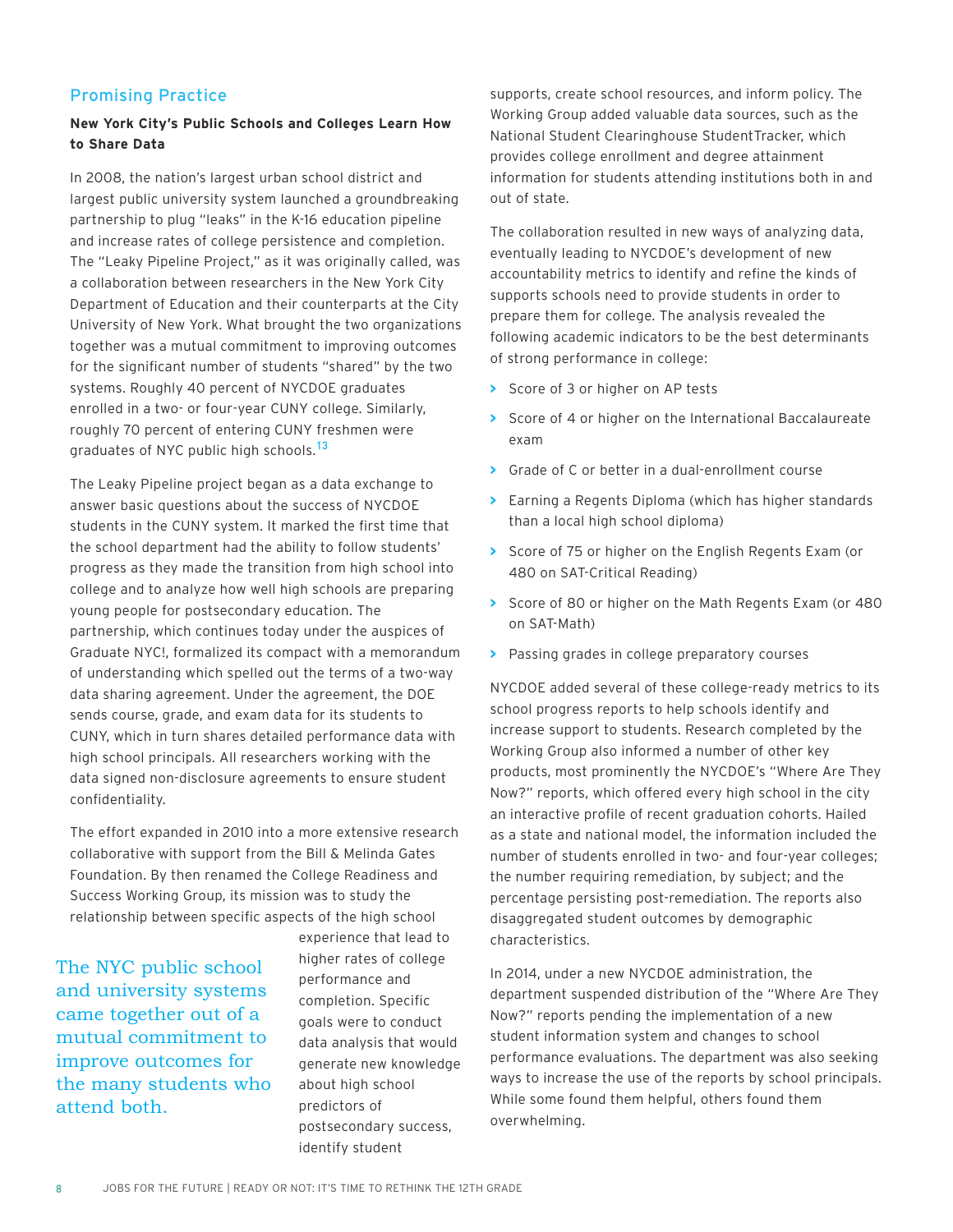### 3) STRENGTHEN STAFF CAPACITY TO USE DATA EFFECTIVELY

Over the past decade, states and school districts have rolled out enhanced data systems designed to enable rapid analysis and targeting of supports to keep high school students on track for graduation and prepared to make strong transitions to college. And many states and the federal government have invested in creating longitudinal data systems that connect student-level data across K-12 and postsecondary institutions. However, the preparation of practitioners has not kept pace. In most K-12 and postsecondary systems, few faculty and staff have the ability to use data to strengthen their own practice and deploy supports for students.

For K-12 systems, barriers to effective data use include: limited experience in data analysis and interpretation to inform student support strategies and a lack of time to work collaboratively in teams.<sup>14</sup> To promote continued gains in college readiness and success, K-12 and higher education systems must pair their investment in technical and organizational infrastructure with an investment in the professional capacity of educators to use data effectively. They need to know how data analysis can help them to improve classroom practice, increase student learning, apply appropriate interventions, and track student outcomes once enrolled in college.

#### **Key lessons from the field include:**

- **>** Teachers report strong interest in further training in the following areas related to effective data use: design and use of basic analytic tools, strategies for "translating" data into student support strategies, and evaluation of supports and interventions to determine relative effectiveness.
- **>** School-based data teams can be effective mechanisms for diagnosing student learning needs and deploying evidence-based interventions.
- **>** Higher education and high school faculty need new and reliable indicators of college readiness beyond academic performance in order to plan transition supports. Indicators of noncognitive skills (e.g., goal setting, persistence, communication, and collaboration) and college knowledge (e.g., ability to navigate institutional systems) deserve exploration.

#### Promising Practice

#### **Philadelphia Adds Capacity to Align High School and College Writing Expectations**

The Citi Foundation launched the Postsecondary Success Collaborative in 2008 to improve college and career readiness in 10 public high schools in Miami-Dade County, Philadelphia, and San Francisco. The collaborative served more than 12,000 low-income and first-generation college students through 2013, designing a coordinated, crosssector approach that

built internal capacity and external partnerships to better prepare students for postsecondary success.<sup>15</sup> One partner developed an

It is critical to invest in expanding the professional capacity of both K-12 and postsecondary educators to use data effectively.

"asset mapping" tool to help schools identify strengths and weaknesses in their college preparation strategies and prioritize next steps. Philadelphia's asset mapping led to a focus on literacy, and a new partnership of high school and college writing instructors significantly changed secondary instruction to help students better meet postsecondary expectations.

Research identified the "strong implementation traits" schools were using to increase successful transitions to college. One was the use of school-level data from the asset mapping tool, which was a detailed survey created by FHI 360, a nonprofit human development organization, based on the work of David Conley of the University of Oregon, the Annenberg Institute for School Reform, and others. The anonymous survey, administered to all staff working in or with a school, yielded valuable information on the school's college readiness strengths and challenges. Data from the survey helped a school choose and implement priorities to increase its capacity to support students in four key domains of postsecondary readiness: context skills and awareness of college admissions requirements and expectations, learning behaviors and academic tenacity, cognitive strategies, and academic content.Philadelphia developed a collaboration between high school teachers and their college faculty counterparts at Temple University and the Community College of Philadelphia. Asset mapping survey data highlighted the pedagogical divide between high school and college-level writing. High school teachers teamed up with college instructors on "instructional rounds" in which they observed each other's writing classes, shared lesson plans, and reviewed samples of student work.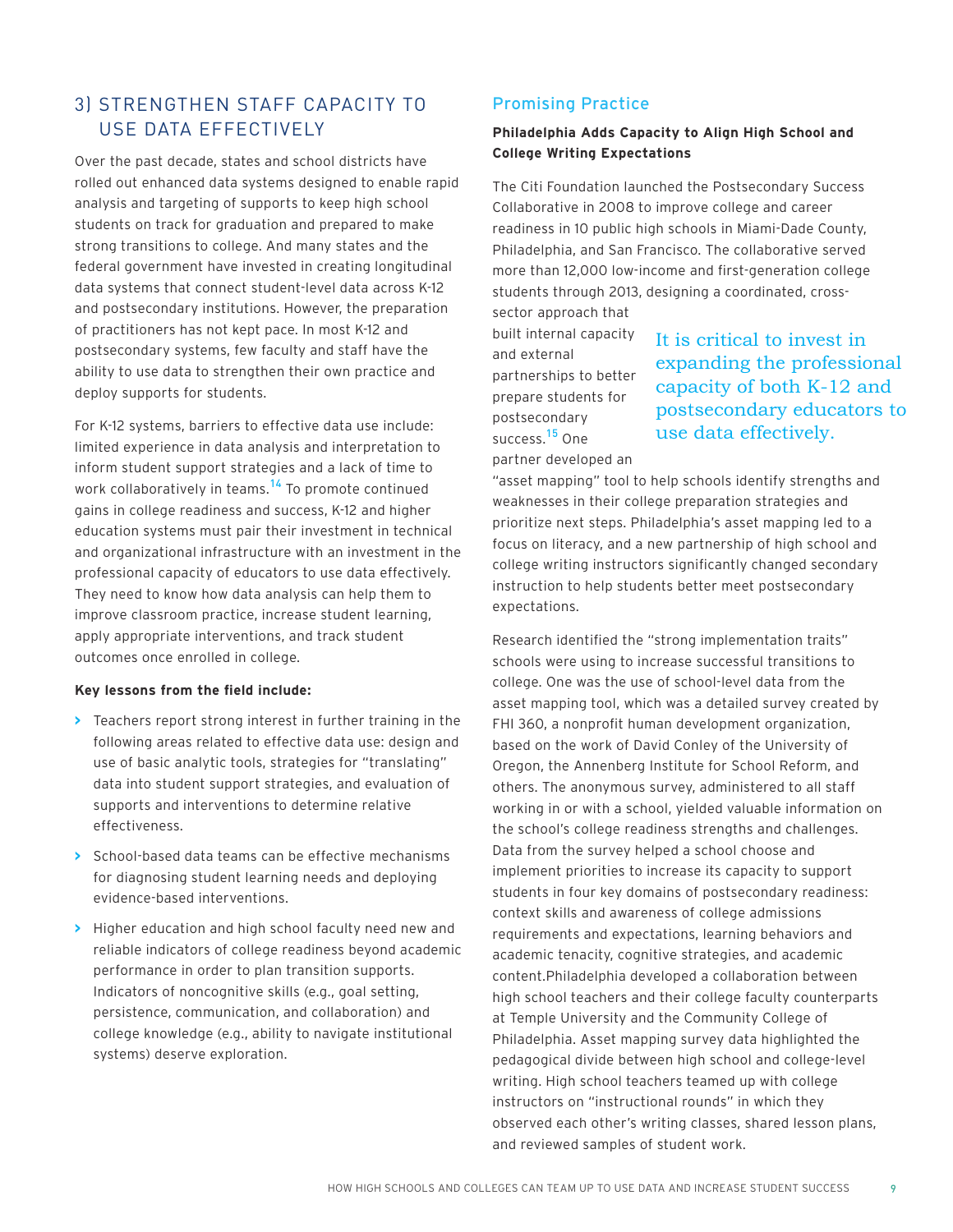By collectively examining what they saw, heard, and learned from the rounds, teachers and professors as well as their administrators gained a stronger appreciation for writing practices and performance expectations at both high school and college levels. Faculty in both institutions used the rounds data to modify teaching strategies, lesson plans, and course content. Early successes of the instructional rounds strategy led to making the rounds an annual process. Each spring, the rounds culminate in a citywide institute organized by the Philadelphia Education Fund (the lead intermediary) and attended by staff from the university, community college, school district, participating high schools, local partner organizations, and funders.<sup>16</sup>

## 4) FORGE STRATEGIC PARTNERSHIPS WITH COMMUNITY ORGANIZATIONS

Increasingly, public schools and colleges are sharing data with community partners to extend and strengthen the web of academic and social supports for students both in and beyond the traditional school day. Interagency efforts involving education, social services, health care, faith institutions, youth development, and college access

Community-based organizations have become significant providers of college access supports and are collecting valuable data on youth development they can share with high schools and colleges.

programs promote the delivery of comprehensive services that is only possible through crosssector collaboration. Collaboration increases the potential power of the co-design, co-delivery, co-validation model to include services and supports beyond the formal K-16 education realm. Building students' abilities in the

noncognitive and college knowledge domains of college readiness are a particular strength of the community provider organizations which complement the academic focus of the regular school day.

- **>** Community-based organizations have become significant providers of college access supports and, increasingly, are collecting valuable data on youth development, especially in the noncognitive domain.
- **>** Given this expansion in influence, community providers could be valuable members of a cross-sector approach to collaborative research.

**>** Adding community providers as a source of student supports requires careful coordination with educators to ensure alignment with what students are experiencing in school and college.

#### Promising Practice

#### **New York City Educators Team Up with Community-Based Organizations**

LINCT to Success is a New York City-based partnership between New Visions for Public Schools, CUNY, and other education and college access organizations serving public high school students in NYC.<sup>17</sup> Launched in 2008, the program formerly known as At Home in College provides college access and transition supports to over 2,000 high school seniors attending 60 New York City public high schools. The overall program aim is to increase students' college enrollment, persistence, performance, and completion rates.

LINCT provides a wide array of academic supports for students in the transition zone from the high school senior year through the first year of college. While still in high school, students take the CUNY placement exam and use that data to develop an individualized learning plan with the appropriate range and intensity of academic supports needed to qualify for credit-bearing college coursework once they enroll in college. For students who require a more extensive level of support, LINCT offers accelerated courses in English and math. Students are allowed to retake the placement assessment at multiple points in their course of study to chart progress and adjust their learning goals as progress dictates.

In addition to academic assistance, LINCT provides students with other key college access supports such as completing college applications, seeking maximum financial assistance, and visiting campuses. A summer "bridge" program supports students in the period between high school graduation and college enrollment and provides first-year advising services. As part of a rigorous, multi-year evaluation, researchers compared the postsecondary readiness and enrollment rates of LINCT students to a matched group of high school peers. In 2014, LINCT students outperformed the comparison group by 15 points on the ELA readiness benchmark and by 5 points in math readiness. Likewise, 4 percent more LINCT students graduated from high school and 5 percent more enrolled in CUNY following graduation than the comparison group.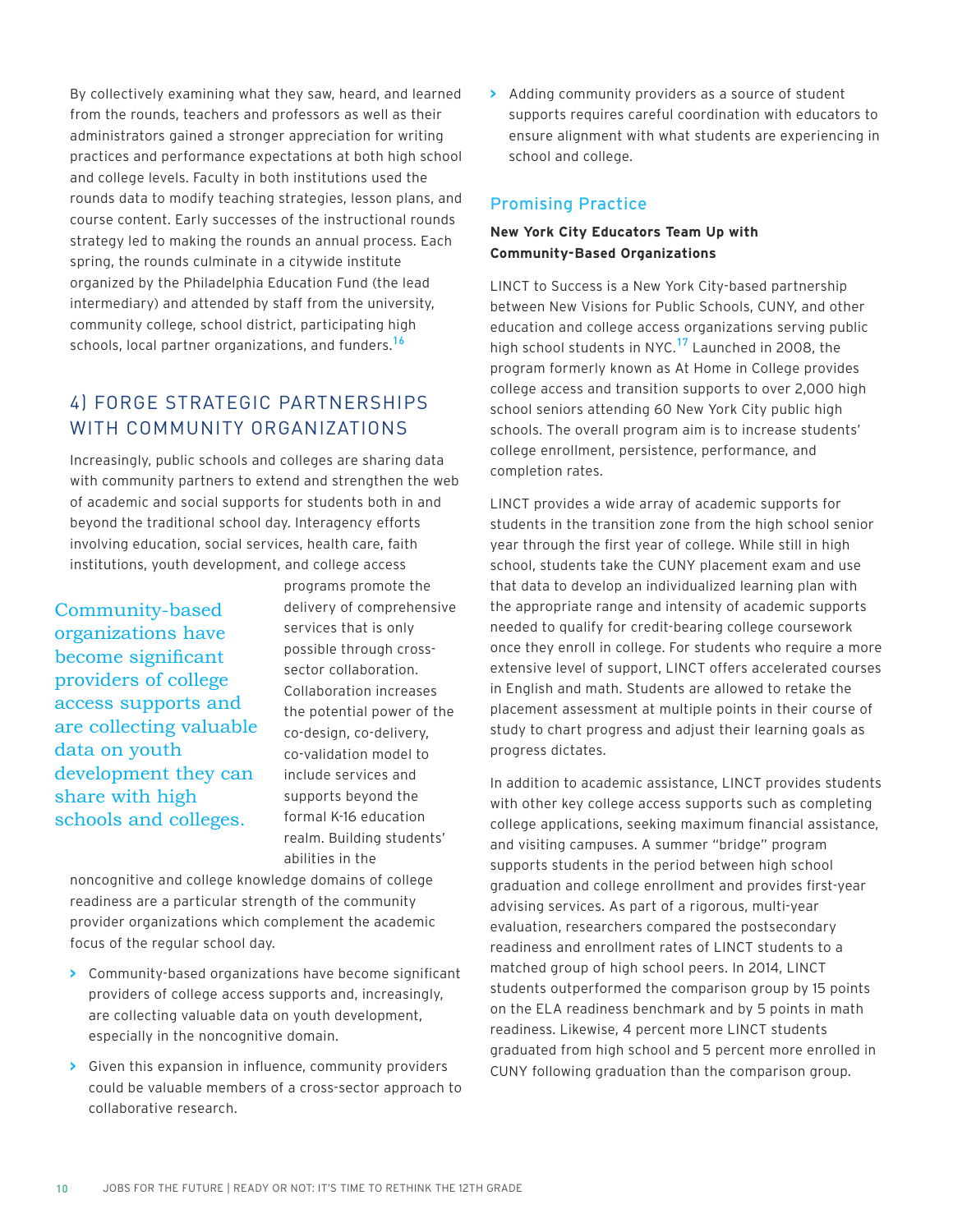# HOW TO BUILD AND SUSTAIN SECONDARY-POSTSECONDARY DATA COLLABORATIONS

The examples of data collaborations in Philadelphia, Providence, and New York demonstrate the potential for progress when K-12 and college educators join forces to increase postsecondary readiness and success. Unfortunately, these impressive efforts continue to be the exception rather than the rule. Few high schools and colleges attempt to create cross-sector data partnerships, and few of these are strong enough to survive the challenges of cross-system collaboration.

As noted above, building and sustaining data collaborations requires significant commitments—of leadership, infrastructure, capacity, and staff—from both K-12 and higher education systems. The final section of this paper offers specific recommendations for developing the momentum necessary to establish durable research collaboratives. While the recommendations have implications for both high school and higher education partners, the main focus is on encouraging change at the postsecondary level. Colleges generally have been far less willing to step up and share responsibility for students in the "transition zone" from 12th grade to freshman year. K-12 systems have serious work to do, to be sure. But if we aspire to long-term, productive partnerships between K-12 and higher education, the impetus may well need to come from postsecondary institutions, given their greater inherent interest in college completion and their deeper knowledge about how to help students on their campuses succeed.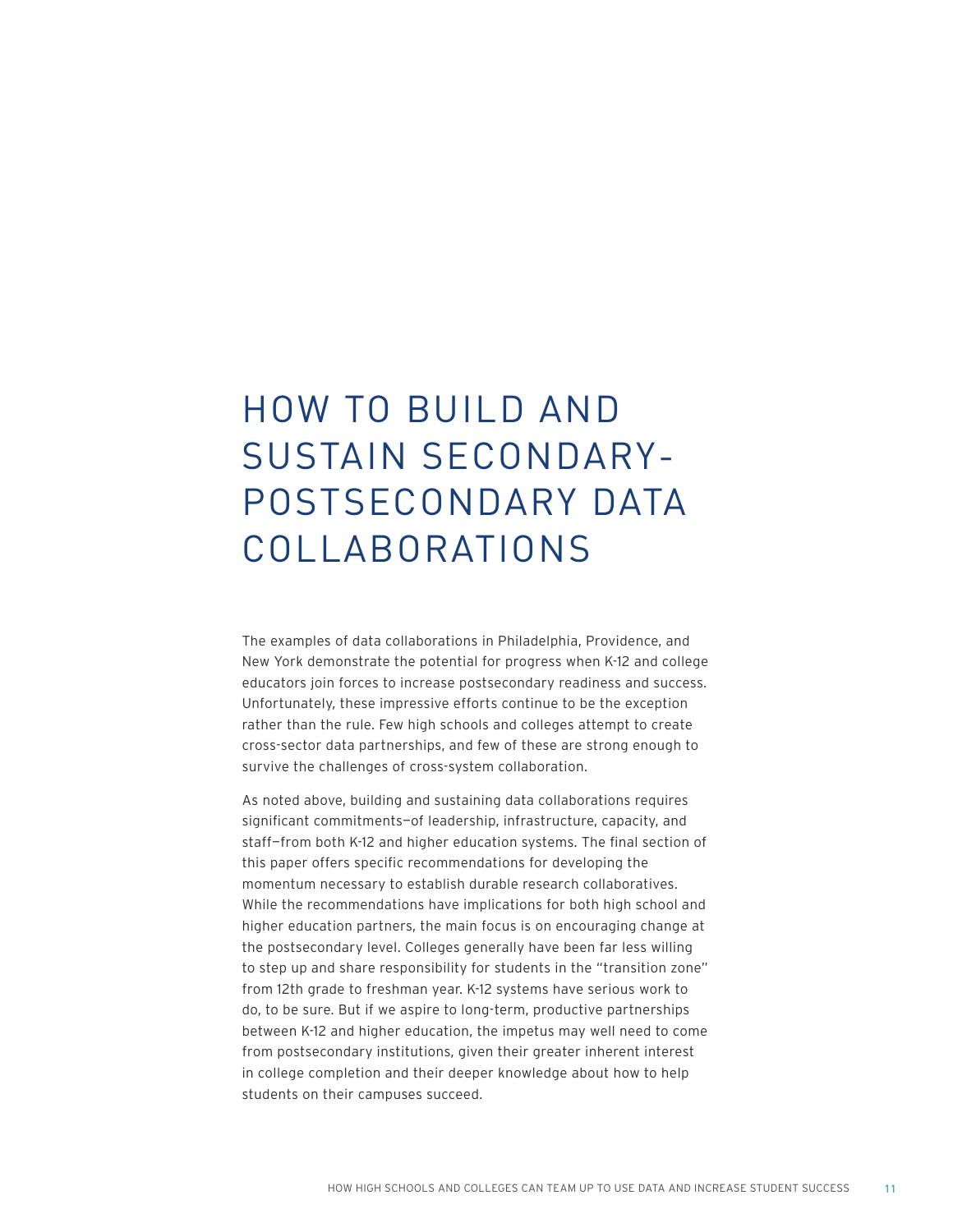## 1) PROMOTE LONG-TERM LEADERSHIP COMMITMENT

Leaders of our K-12 and postsecondary education systems can play a critical role in championing this work. The chances of research and data collaboratives taking root increase significantly when college presidents and provosts, school superintendents, and other civic leaders, make long-term public commitments of support. These commitments can take different forms judging from the

### Leaders can help establish the legitimacy of research collaboratives by giving serious consideration to the policy implications of their reports.

experience of cities where K-16 research partnerships have flourished. Leaders can help clear a path for data sharing between colleges and schools, a process that can get bogged down in the

system bureaucracy. Leaders can make multi-year commitments of institutional resources and staff time in their budget forecasts. Likewise, forging alliances between research collaboratives and local and corporate funders, community and business leaders, and allied research organizations can serve to expand the reach and stability of nascent efforts. And leaders can help establish the legitimacy of research collaboratives by giving serious consideration to the policy implications of their reports.

## 2) INVEST IN CORE OPERATING CAPACITY

Lessons from the New York City data collaborative underscore the importance of dedicating sufficient capacity to support the partnership's core activities. Initial investments of funding, staffing, and time are required to connect data systems, provide training, and set up a research partnership. Ongoing needs include the most prominent functions such as data management, sharing, and analysis, plus design, delivery, and validation of evidence-based supports. But behind-the-scenes services, such as grant writing, are also essential to support a research enterprise. Short-term seed funding from K-12 and higher education systems can enable a collaborative to take root, but grants and contracts are necessary for establishing a funding base and sustaining operations over time. Communications capacity is also critical, though it may not come immediately to mind. But the ability to convey lessons learned from the research collaborative and eventually to show evidence of increasing student success—is essential to the endeavor.

## 3) DEVELOP FACULTY INCENTIVES FOR PARTICIPATION

Many research collaborations between colleges and school districts rely on voluntary participation from staff, faculty, and institutional researchers. While this type of activity represents a valuable form of community service, it rarely produces the sustained level of engagement needed to produce positive change in policy and practice. Universities, where so many current incentives are weighted toward publication, would be wise to develop incentives to promote participation, such as offering short-term fellowship appointments that allow faculty to reduce their teaching load in order to commit meaningful time to the research collaboration, much like faculty take turns in academic leadership positions or government service. These formal, career-advancing appointments could also give faculty an opportunity to work with scholars in other disciplines and from other universities and education agencies. If the collaborative is successful in raising funds, the cost of these fellowship appointments could be offset by the research collaborative.

## 4) EXPAND PARTNERSHIPS TO ENGAGE OTHER AGENCIES AND COMMUNITY REPRESENTATIVES

Although the most important partners in any collaborative effort to increase college readiness and success are public schools and colleges themselves, community-based nonprofit organizations play a growing role, particularly for traditionally underserved students. Groups such as LINCT to Success in New York and College Visions in Rhode Island provide vital supplemental college access and success supports that help thousands of young people make it to and through college. Many of these groups are collecting valuable individual-level data on students' noncognitive behaviors such as engagement, efficacy, resilience, and motivation, and thus have much to add to research partnerships. The involvement of community partners and youth may well lead to questions, research methods, and data sources that are strong complements to more traditional social science and policy research. Expanding alliances could go a long way toward producing relevant knowledge that informs changes in strategy, practice, and policy.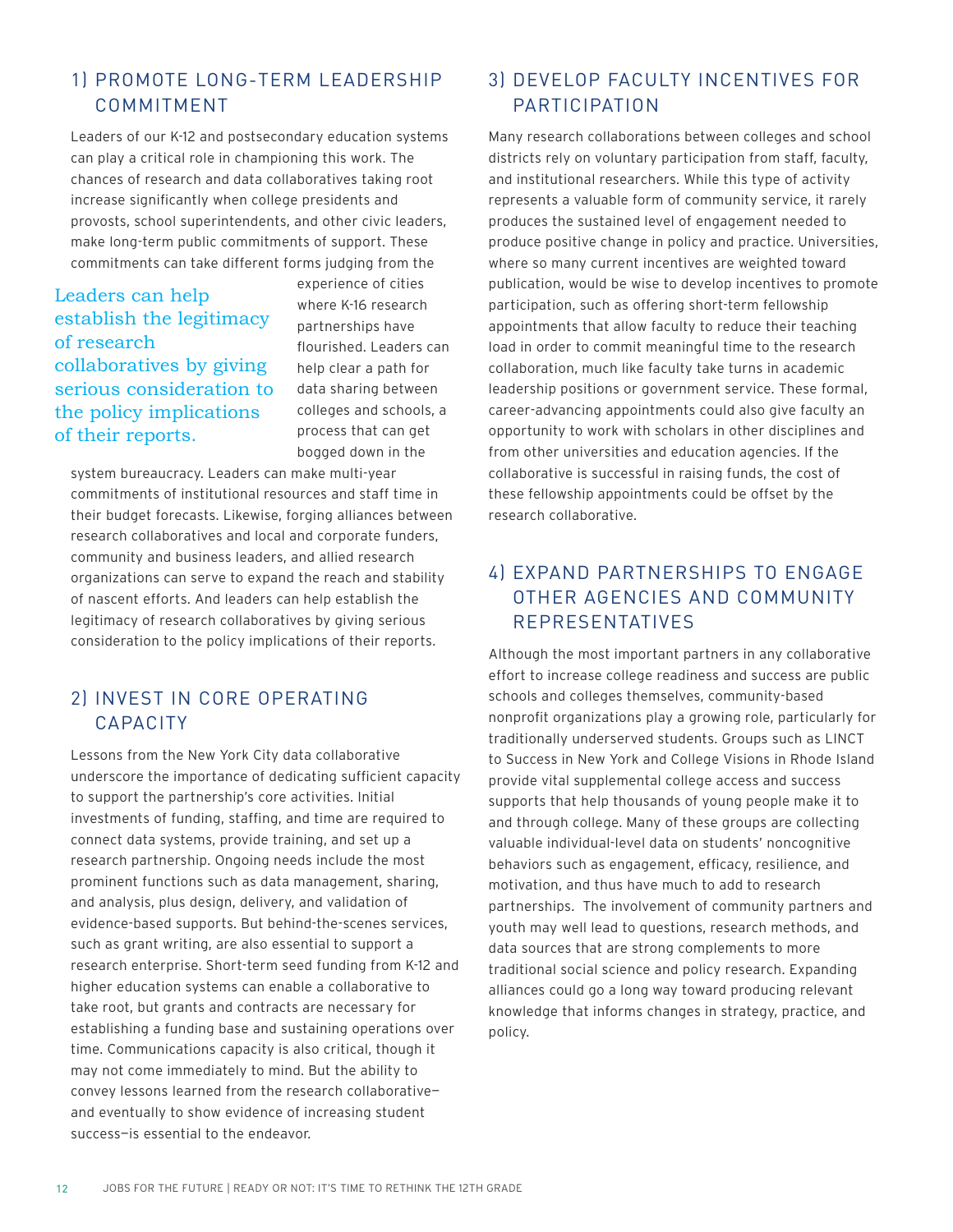## CONCLUSION

When considering an investment in K-16 research collaboration, school and postsecondary system leaders must grapple with how to justify committing scarce resources on research and development when many systems are cutting back on core academic and support services. This is especially acute for urban school districts and two-year colleges where enrollment pressures remain strong and the need for student support most urgent.

Leaders who have experienced success in advocating for new research capacity often point to system performance outcomes which fall far short of expectations. Nationally, fewer than 3 in 5 four-year college students will attain a degree within six years and fewer than 1 in 3 two-year college students will attain a degree within three years. It stands to reason that doing more to support students through the challenging transition zone between high school and college will result in increased student persistence and completion.

Strong transition learning opportunities depend on robust data systems to target student supports; stable predictors of college success that enable high schools to do more to prepare their graduates for successful transitions; and promotion of programs with a strong evidence-base, and retirement of those that do not. With 21 million students currently enrolled full or part time in U.S. degree-granting institutions, a gain of just one percentage point in completion rates would place several hundred thousand more Americans on a path to more fulfilling, prosperous, and productive adulthoods.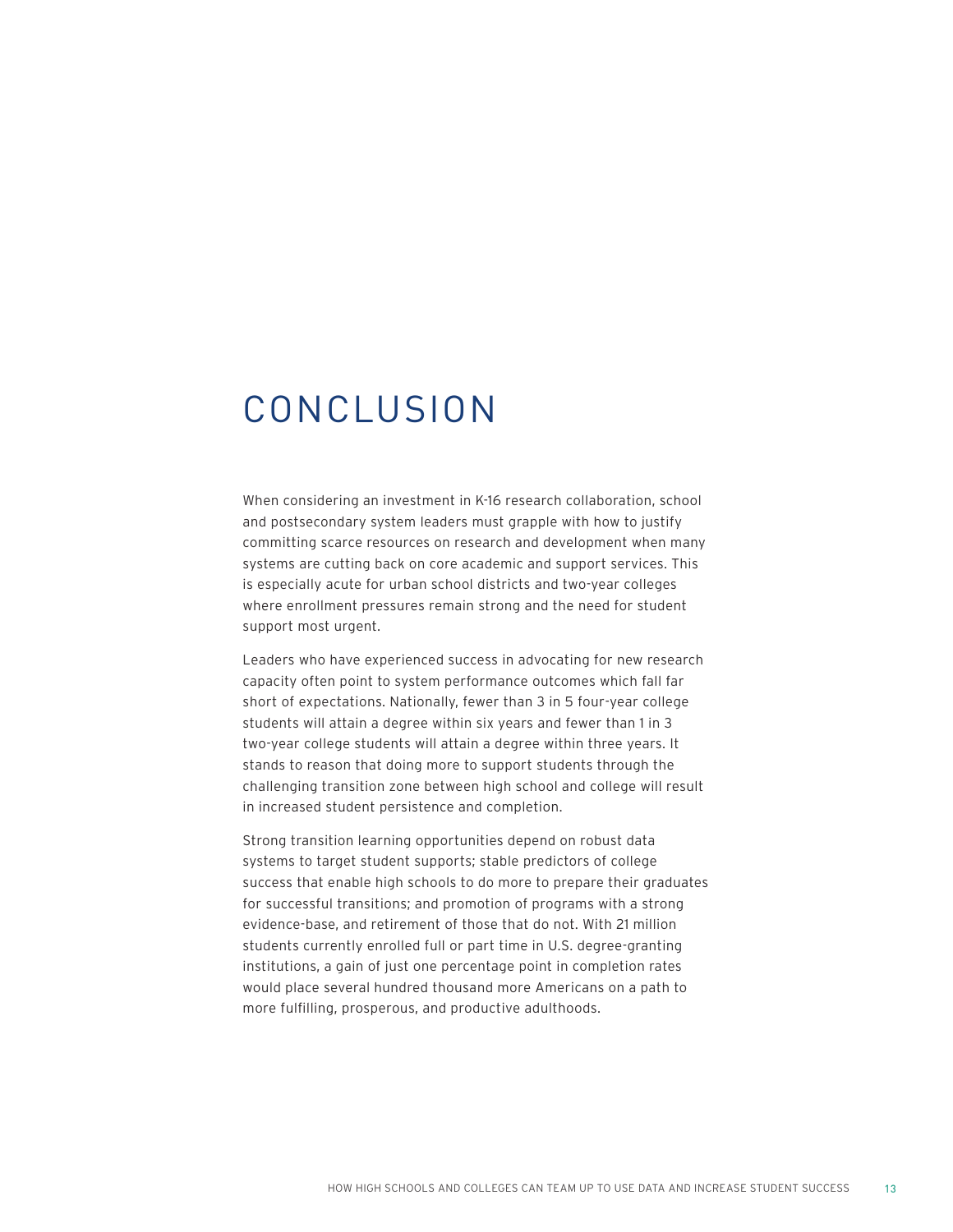## ENDNOTES

- <sup>1</sup> Data Quality Campaign. 2016. Time to Act: Making Data Work for Students. Washington, D.C.: Author. Available at: <http://dataqualitycampaign.org/resource/time-to-act/>
- $2$  This paper defines "college and career readiness" as a three-part framework: 1) academic knowledge and skills—including content knowledge and academic skills such as critical thinking, writing, and argumentation; 2) noncognitive skills—including affective dispositions and nonacademic skills such as time management, perseverance, and goal setting; and 3) college knowledge—including the knowledge, tools, and assets required to navigate the transition to college.

This framework draws on the work of other scholars, including David Conley's "Four Keys to College and Career Readiness" model and the "College Readiness Indicators Systems" initiative.

For more information, see:

Conley, D. T. 2012. *A Complete Definition of College and Career Readiness*. Portland, OR: Educational Policy Improvement Center.

Annenberg Institute for School Reform, Brown University; John W. Gardner Center for Youth and their Communities, Stanford University; & University of Chicago Consortium on Chicago School Research. 2014. Beyond College Eligibility: *A New Framework for Promoting College Readiness*. Seattle, WA: Bill & Melinda Gates Foundation.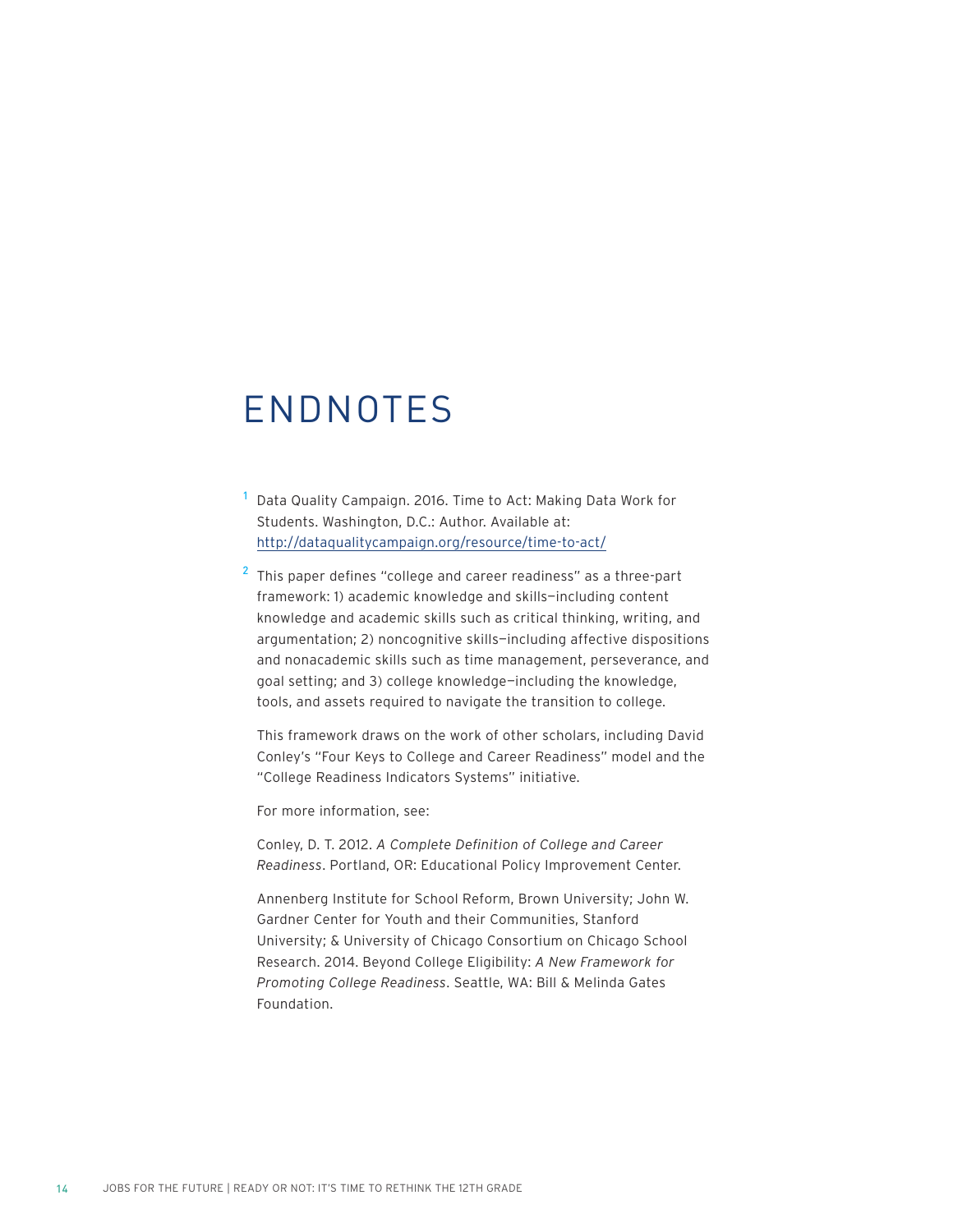- <sup>3</sup> Lumina Foundation. n.d. "Community Partnership for Attainment." Available at: [https://www.luminafoundation.](https://www.luminafoundation.org/community-partnerships) [org/community-partnerships](https://www.luminafoundation.org/community-partnerships)
- <sup>4</sup> Wilkes, S., Brohawn, K., Mevs, P., & Lee, J. 2012. Data Collaboration in New York City: *The Challenges of Linking High School and Post-Secondary Data*. Providence, RI: Annenberg Institute for School Reform at Brown University.
- <sup>5</sup> FHI 360. n.d. "Postsecondary Success Collaborative." Available at: [http://fhi360.org/projects/postsecondary](http://fhi360.org/projects/postsecondary-success-collaborative)[success-collaborative](http://fhi360.org/projects/postsecondary-success-collaborative)
- $6$  The author was a member of the CRIS steering committee and served on the Pittsburgh site team.
- $<sup>7</sup>$  The work continues among some of the school districts,</sup> but the university-based research organizations are no longer involved.
- 8 John W. Gardner Center for Youth and their Communities, Stanford University. 2014. *Essential Elements in Implementation*. Seattle, WA: Bill & Melinda Gates Foundation.
- These are adapted from the CRIS initiative's five key implementation elements, as described in: John W. Gardner Center for Youth and their Communities, Stanford University. 2014. *Essential Elements in Implementation*. Seattle, WA: Bill & Melinda Gates Foundation.
- <sup>10</sup> Providence Children and Youth Cabinet. 2015. *Minding the Gap: Increasing College Persistence in Rhode Island*. Providence, RI: Author

 $11$  Ibid.

 $12$  Ibid.

- <sup>13</sup> Wilkes, S., Brohawn, K., Mevs, P., & Lee, J. 2012. *Data Collaboration in New York City: The Challenges of Linking High School and Post-Secondary Data*. Providence, RI: Annenberg Institute for School Reform at Brown University.
- <sup>14</sup> John W. Gardner Center for Youth and their Communities, Stanford University. 2014. *Essential Elements in Implementation*. Seattle, WA: Bill & Melinda Gates Foundation.

<sup>15</sup> A national third-party evaluation reported significant gains in both college enrollment and two-year persistence for the classes of 2012 and 2013 in the 10 targeted high schools. For example, college enrollment increased by 30 percent and college persistence by 26 percent, compared with increases of 5 percent and 7 percent, respectively, in the three school districts overall.

The OMG Center for Collaborative Learning. 2014. *Building Community Partnerships in Support of Post-Secondary Completion: Final Evaluation Report*. Philadelphia, PA: Author.

 $16$  For more information, a brief video about the instructional rounds in Philadelphia is available at: [http://www.fhi360.org/media/videos/instructional](http://www.fhi360.org/media/videos/instructional-rounds-video )[rounds-video](http://www.fhi360.org/media/videos/instructional-rounds-video ) 

#### <sup>17</sup> See: [http://lincttosuccess.cuny.edu/about-us/our-model.](http://lincttosuccess.cuny.edu/about-us/our-model)

Fairchild, S., Farrell, T., Gunton, B., Mackinnon, A., McNamara, C., & Trachtman, R. 2014. *Design and Data in Balance: Using Design-Driven Decision Making to Enable Student Success*. New York, NY: New Visions for Public Schools.